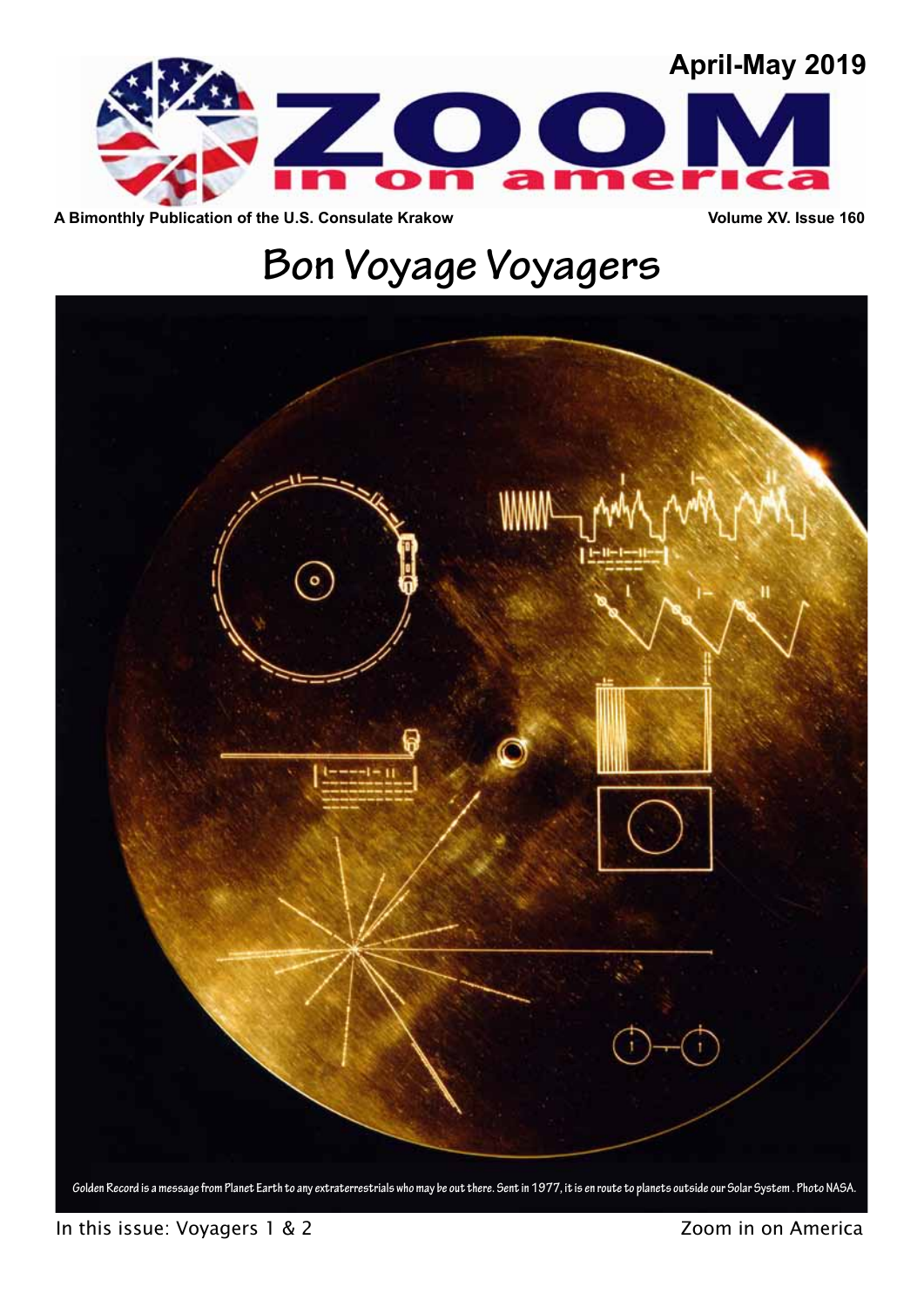### **The Voyager Mission**

**The year 1977 was a special year for space exploration. In August and September, twin spacecraft Voyager 1 and Voyager 2 left planet Earth and began their space missions. They will turn 42 this year (2019), and while some would say they're no longer youngsters, they are still quite active! The Voyagers have enough electrical power and fuel to keep the science instruments onboard, operating until at least 2020. By that time, both spacecraft will be billions of miles from the sun. If all goes well, in about 40,000 years from now Voyager 1 will drift some 1.6 light-years, towards the constellation Ophiuchus, and in about 296,000 years, Voyager 2 will pass a "mere" 4.3 light-years from Sirius - the brightest star in the sky, which means that you may generously call both Voyagers just toddlers. They will continue to wander the Milky Way for hundreds of thousands of years, perhaps eternally.** 

**How is it possible that two comparatively small spacecraft launched from Earth would be able to reach to the outermost areas of our solar system and fly by the farthest planets? Call it an astounding achievement of human imagination or a technological feat, which they unquestionably are. But, there is also an element of luck. In the summer of 1965, a once in a lifetime alignment was discovered. Calculations revealed that it would be possible for a spacecraft launched in the late 1970s to visit all four, giant, outer planets, using the gravity of each planet to swing the spacecraft onto the next. Such an alignment occurs only once every 176 years!**

In the 1960s and early 1970s, NASA, together with Jet Propulsion Laboratory in Pasadena, California, ran the space program Mariner, which involved sending robotic interplanetary probes in the direction of Venus, Mars, and Mercury, in order for humans to take a closer look at Earth's closest neighbors. Later, it became vital to fly further towards the heretofore-unexplored planets, Jupiter and Saturn. Therefore, in 1977, a plan for a new Mariner Jupiter/Saturn program was soon underway. Before launching, its name was simplified to VOYAGER.

Two identical spacecraft, Voyager 1 and Voyager 2 were constructed with the goal to flyby Jupiter and Saturn. On August 20, 1977, Voyager 2 launched from NASA's Kennedy's Space Center. Even though it was launched first, the spacecraft is given the number 2, as it would reach Jupiter and Saturn after its twin sibling. Approximately two

weeks later, on September 5, Voyager 1, followed suit and left the surface of the Earth.

Two years into the mission, Voyager 1 made its closest approach to Jupiter. Important discoveries were made - the Jovian ring system, two moons (Thebe and Metis) and volcanoes on the surface of Jupiter's moon. Scientists observed a Great Red Spot, which turned out to be a huge, cyclone-like storm. The phenomena, like volcanoes, lightning and storms, are not connected exclusively with our planet -- they occur in the solar system, as well.

A few months later, Voyager 2 came close to Jupiter and captured the first images of Jupiter's ring system, discovered a third moon, Adreastea, and approached the moon Europa. Linear features visible on its surface may be a sign of a liquid water ocean. The volcanoes observed by Voyager 1 are still erupting.



*Image of Voyager. Photo NASA*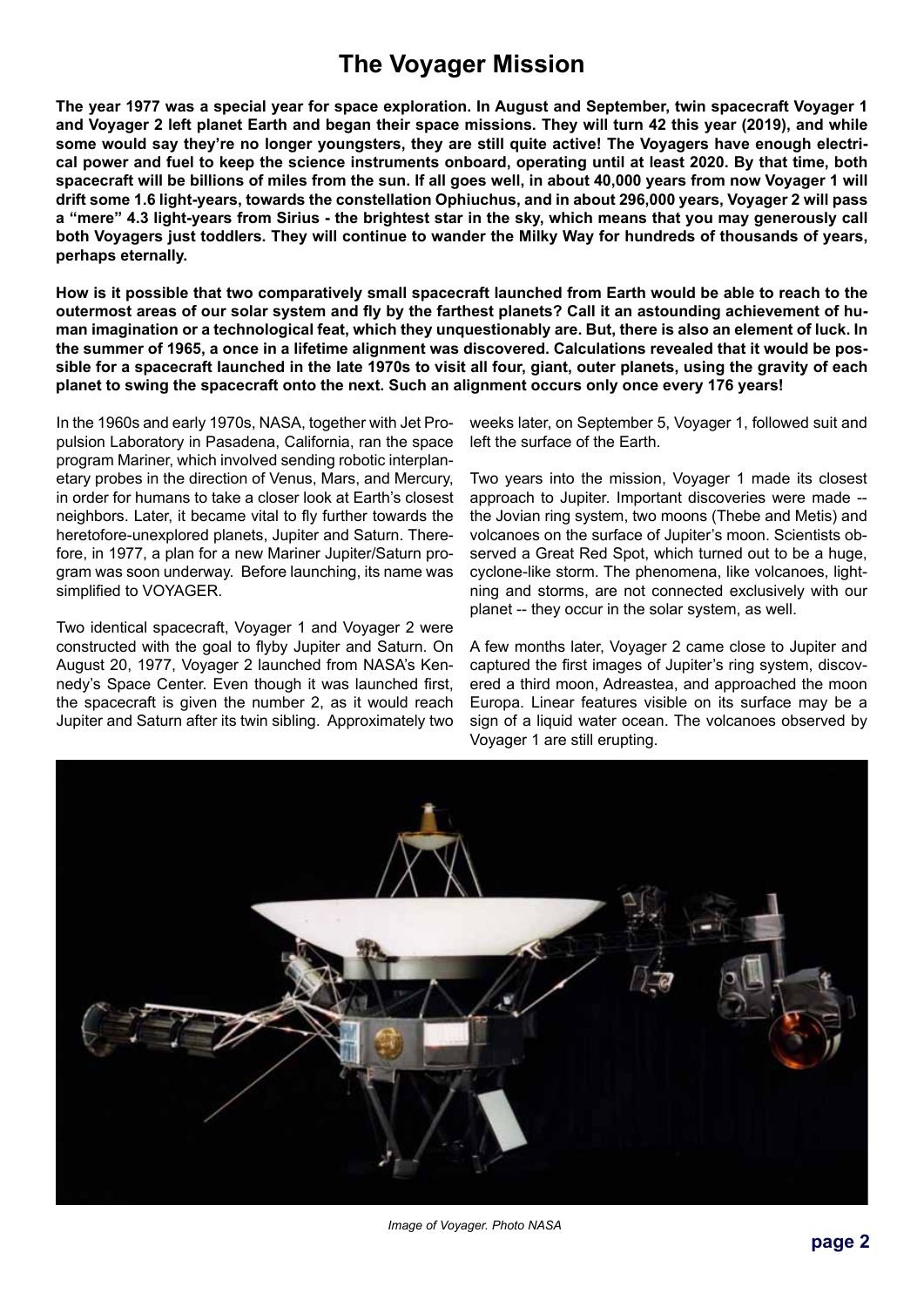On November 9, 1980, Voyager 1 made its closest approach to Saturn and its largest moon Titan, whose atmosphere is rich in nitrogen like Earth's. Three moons are discovered -- Atlas, Prometheus, and Pandora. Flying away from Saturn, Voyager 1 began its trip out of the solar system.

Voyager 2 encountered Saturn on August 25, 1981, and took a closer look at several of Saturn's icy moons. Having bid the sixth planet goodbye, it flew on in the direction of Uranus.

On its approach to the seventh planet from the Sun, Voyager 2 found it the coldest one in the solar system and discovered 11 moons, which derive their names from Shakespeare's characters: Puck, Juliet, Portia, Cressida, Desdemona, Rosalind, Belinda, Perdita, Cordelia, Ophelia, and Bianca.



*Closeup of Jupiter's Great Red Spot. Photo NASA*

This distant voyage also initiated NASA's Deep Space Network (DSN) communication, where the antennas were arranged to improve the ability to capture the weak radio signals. The dishes at the communication complexes in California, Spain, and Australia were expanded from 64 to 70 meters in width.

This was an important modification, since Voyager 2 flew on to even more distant cosmic terrain, towards Neptune, the windiest planet.

Before leaving the last planet of the solar system behind, Voyager 2 sent us the images of Triton, Neptune's fractured moon, with a polar cap and geysers erupting from pinkish nitrogen ice.

There is now nothing else to steer to in the solar system. Time to head on into interstellar space. It is time to turn off



*Saturn by Voyager 2. Photo NASA*



*Voyager 2 shows crescent of Uranus. Photo NASA*



*Voyager image of Neptune. Photo NASA*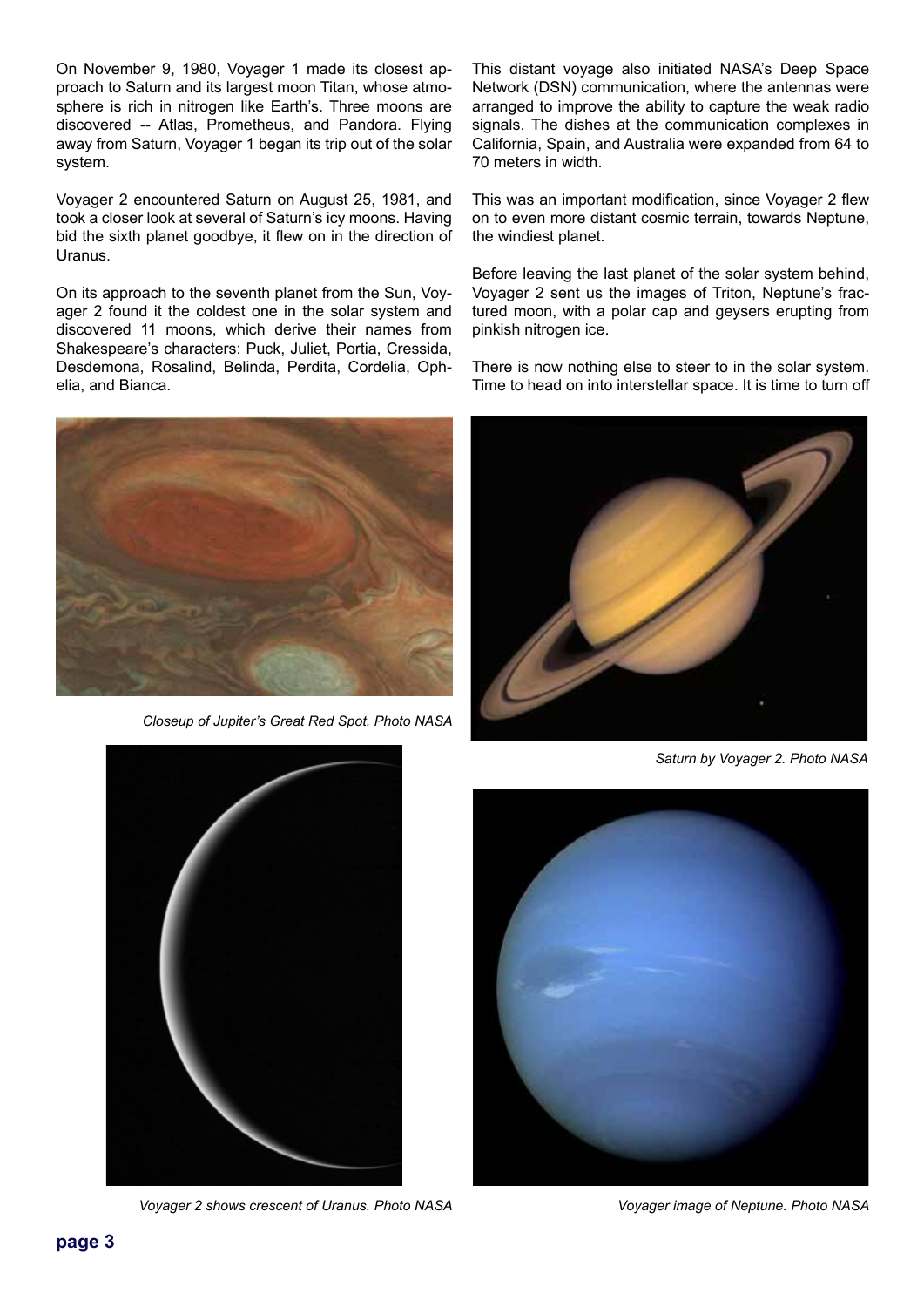the cameras and save power for other instruments that keep on working while the spacecraft traverses the empty spaces. Empty, yet full of other interesting phenomena such as the solar wind, which continues to be analyzed.

In August 2012, Voyager 1 made the historic entry into interstellar space; the region between stars, filled with material ejected by the death of nearby stars millions of years ago. In other words, it flew beyond the heliopause or the boundary where the Sun's solar wind encounters opposing interstellar winds; which are due to the Sun's motion through the galaxy. Voyager 2 entered interstellar space on November 5, 2018. Both spacecraft are still sending scientific information about their surroundings through the DSN.

Mission goal transforms into the Voyager Interstellar Mission (VIM). It researches the outermost edge of the Sun's domain. And beyond.

We all love the Voyagers and keep our fingers crossed for their continuing space quest. Why? One reason is that they have flown to spaces we cannot even dream of reaching on our own. Also, they may one-day encounter extraterrestrials we have so long dreamed to know. Finally yet importantly, they have used this ONCE-IN-A-LIFETIME opportunity. So, Bon Voyage, Voyagers!

*Text: Krakow AIRC based on NASA's Voyager website.*



*Above: John Casani, Voyager project manager in 1977. In the background stands Voyager 2 before it headed to the launch pad. Photo NASA/JPL-Caltech. AP Images.* 



*Artist's concept shows the general locations of NASA's two Voyager spacecraft. Voyager 1 (top) has sailed beyond our solar bubble into interstel*lar space, the space between stars. Its environment still feels the solar influence. Voyager 2 (bottom) is still exploring the outer layer of the solar *bubble. Photo NASA*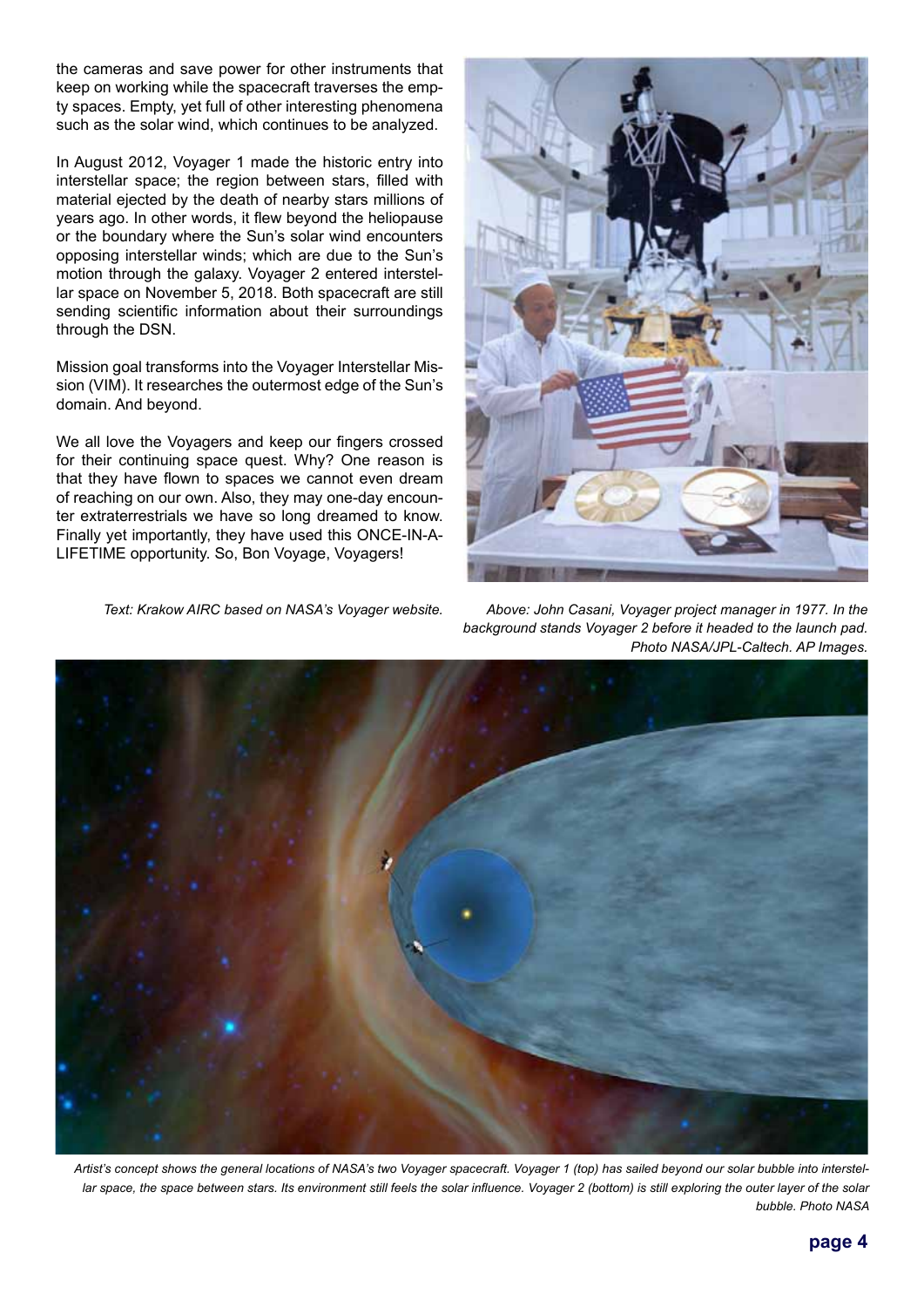#### **Golden Record**



*The Golden Record. Photo NASA*



*Astronomer Carl Sagan who chaired a committee that selected the content of the Golden Record. Photo NASA*

Let us take a closer look at the famous Golden Record - our introduction and message to extraterrestrials. It is a 12-inch gold-plated disk with information about Planet Earth as of 1977. To see where the Golden Record is on Voyager, please take a look at the image on page 2.

The cover of the Golden Record (see cover page) displays a drawing of the phonograph record and the stylus carried with it. The instructions on how to play the record for those who may find it, are written in the language of mathematics, including the correct time of one rotation of the record (3.6 seconds) and the time to play one side of it (about an hour), as well as how they can see the pictures. Other drawings on the cover are the map with the location of the solar system and a depiction of the hydrogen atom. Electroplated onto the record's cover is an ultra-pure source of uranium-238, which can tell extraterrestrials the elapsed time since when the radioactive coating was placed until the moment it will be found.

Carl Sagan, Planetary Scientist of Cornell University was entrusted with the task to chair a committee that carefully assembled images, natural sounds, selected music pieces and greetings that were cut on the record. Dr. Sagan and his associates assembled 115 images and a variety of natural sounds, such as those made by surf, wind, and thunder, birds, whales, and other animals. To this, they added selected music pieces from different cultures and eras, and spoken greetings from the people of Earth as well as messages from President Carter and U.N. Secretary General Waldheim.

Greetings to the Universe are recorded in 55 different languages and it is thrilling to listen to them. You may visit the NASA JPL website for that experience: https://voyager.jpl. nasa.gov/golden-record/whats-on-the-record/greetings/

The greetings are short and they vary from language to language. For example, the greetings in Polish read: "Witajcie istoty z zaświatów", in Hebrew: "Shalom," and in English, a child is heard saying: "Hello from the children of planet Earth." The story behind the creation of the "interstellar message" is chronicled in the book, *Murmurs of Earth*, by Carl Sagan.

The images on the Golden Record include: human anatomy, birth, a father and daughter, a family portrait, a school of fish, dolphins, Bushmen hunters, a Thailand craftsman, the Great Wall of China, a train, an airport, Snake River and Grand Tetons - a photograph by Ansel Adams, and many others. You can see these images on the NASA JPL Voyager website: https://voyager.jpl.nasa.gov/golden-record/whats-on-the-record/images/

Music from Earth might have been the most difficult selection to make, as there are so many different genres and rhythms and tastes. What Carl Sagan and his committee finally decided upon includes Bach's Brandenburg Concerto No. 2, percussion music from Senegal, an initiation song "Pigmy girls" from Zaire, Chuck Berry's "Johnny B. Goode", Louis Armstrong, Mozart, Stravinsky, a night chant by Navajo Indians, Chinese, Indian and many other pieces. You can see the whole list on this page: https:// voyager.jpl.nasa.gov/golden-record/whats-on-the-record/ music/

**page 5**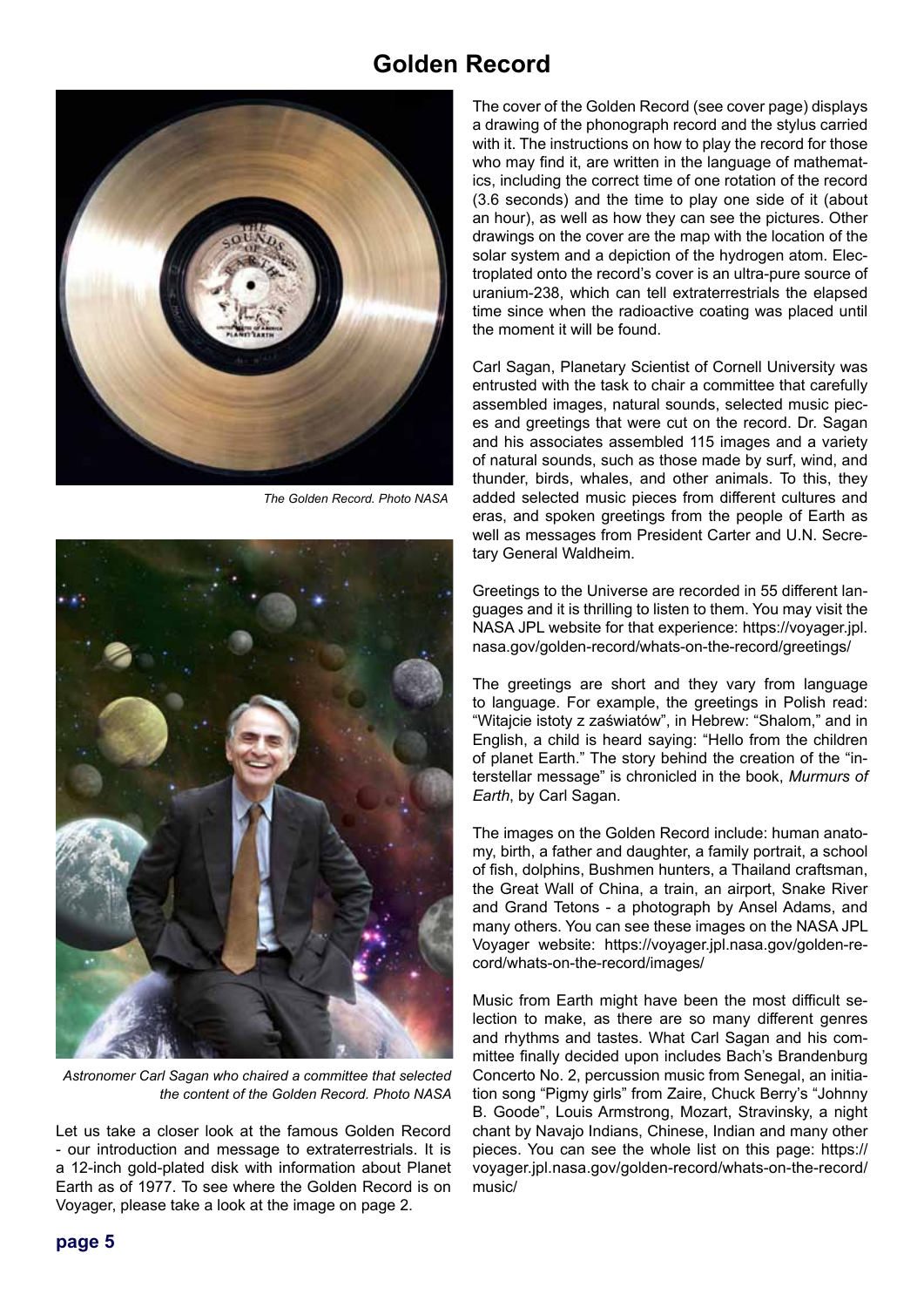## **Useful Links**

Thanks to NASA Jet Propulsion Laboratory's great website (**https://voyager.jpl.nasa.gov/**), we can check the position and distance from the sun and earth of Voyager 1 and 2 in real time. The website is a true goldmine of information, including the history of the mission, latest news, the building of the spacecraft, the contents of the Golden Record and much more.

NASA's Jet Propulsion Laboratory also provides an app, which allows the user to ride along with the Voyager spacecraft in real-time, at any point during the mission. You can "watch all of the historic first encounters, like Voyager 2 arriving at Neptune, or go to the moment Voyager 1 left our solar system behind to enter the vast region of interstellar space in 2012. Learn about all the instruments, check out the gallery of some of Voyager's most amazing pictures, or watch the amazing video of Jupiter's Great Red Spot!" Isn't it exciting? See the website for more information and links to the app: **https://eyes.jpl.nasa.gov/eyes-on-voyager.html**

Last but not least, the a/m website offers free 40th Anniversary posters.

Carl Edward Sagan, (November 9, 1934 – December 20, 1996), chair of the committee for the contents of the Golden Record, was an American astronomer, cosmologist, astrophysicist, astrobiologist, and writer. Above all, he was a gifted speaker with the ability to communicate and explain science to the general public. His television series *Cosmos: A Personal Voyage* has been seen by at least 500 million people, which makes it the most widely watched series in the history of American public television. He published books, some of which were made into movies (e.g. *Contact)* and conducted scientific research. Sagan argued the now accepted hypothesis that the high surface temperatures of Venus can be attributed to the greenhouse effect. You can listen to his moving and powerful 3-minute speech about the place of planet Earth in the universe, "A Pale Blue Dot", here: **https://youtu.be/wupToqz1e2g** 

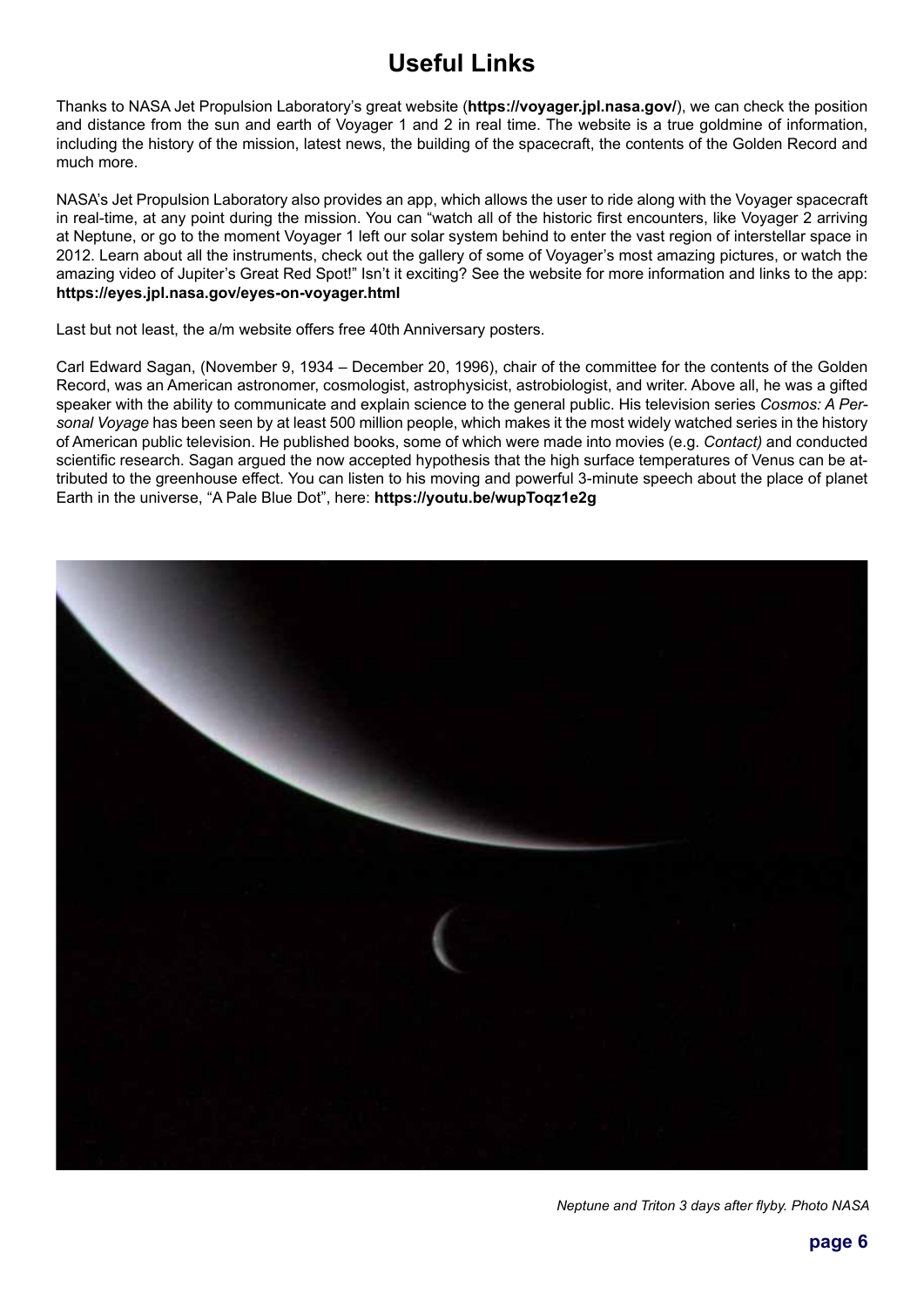#### **April-May 2019 TRIVIA QUESTION**

Who was in charge of selecting content for the Golden Record?

**Send the answer (with your home address) to: KrakowAIRC@state.gov**

**The 1st, the 5th and 10th sender of the correct answer will be awarded with a book prize.** 

**Deadline June 15, 2019**

**February-March 2019 Answer:** 

10 poems

**The winners are:**

**Damian from Szczecin and Franciszek from Pilchowo CONGRATULATIONS!!!**

**The prizes will be sent to you by mail.**



**Zoom is online at www.usinfo.pl/zoom/**

**Free subscription KrakowAIRC@state.gov**

**Contact us at KrakowAIRC@state.gov**

**American Information Resource Center Krakow Konsulat Generalny USA ul. Stolarska 9, 31-043 Krakow KrakowAIRC@state.gov**

## **ACTIVITY PAGE**

Exercise 1. Writing and Vocabulary Study.

You likely wanted to be an astronaut when you were a child. This is one of the top kids' dream jobs "When I grow up..." But, in reality, this is no easy career to pursue. How can one become an astronaut? What does this job require?

Write a paragraph of 200-250 words describing the requirements of an astronaut's iob.

You could start like this:

Even though a career of an astronaut is among the most fascinating jobs one can imagine, it involves a lot of ...

Here are some words and expressions, which you might find useful:

good knowledge of science, a bachelor's degree, physical fitness, ability to stay calm in stressful situations, stamina, resourcefulness, ability to work in a team, responsibility,

Exercise 2. Speaking

Work with another student. Read the sentences below and decide if they are true about you. Then compare your answers with the other student and see if they would be a good companion for holiday. Why? Why not?

- 1. When you are planning a holiday trip, you:
- a. Take a map/guidebook, which you have purchased in advance and studied.

b. Ask locals about the place's attractions, including the ones that are not so popular.

- c. Search YouTube channel for videos about the place before going.
- d. Spend a lot of your time shopping and dining.

e. Book a hotel closest to a beach or some other main attraction of the place so you don't have to walk to your destination very far.

f. Take many pictures of places you see as you travel.

g. Take a lot of pictures, but mostly selfies.

h. Spend most of your time on the beach, in restaurants or cafes because holiday is the time to rest and be idle.

i. Visit all or most of the museums in the area.

j. Collect leaflets, museum tickets, photos and other souvenirs from the places you have visited and come back to them to reminisce, once in a while.

k. Forget about the place you visited the moment you close the door upon returning from the trip and start planning a new one since there are so many new destinations to visit.

**ORDER YOUR FREE SUBSCRIPTION OF**

*ZOOM IN ON AMERICA*

**KrakowAIRC@state.gov**